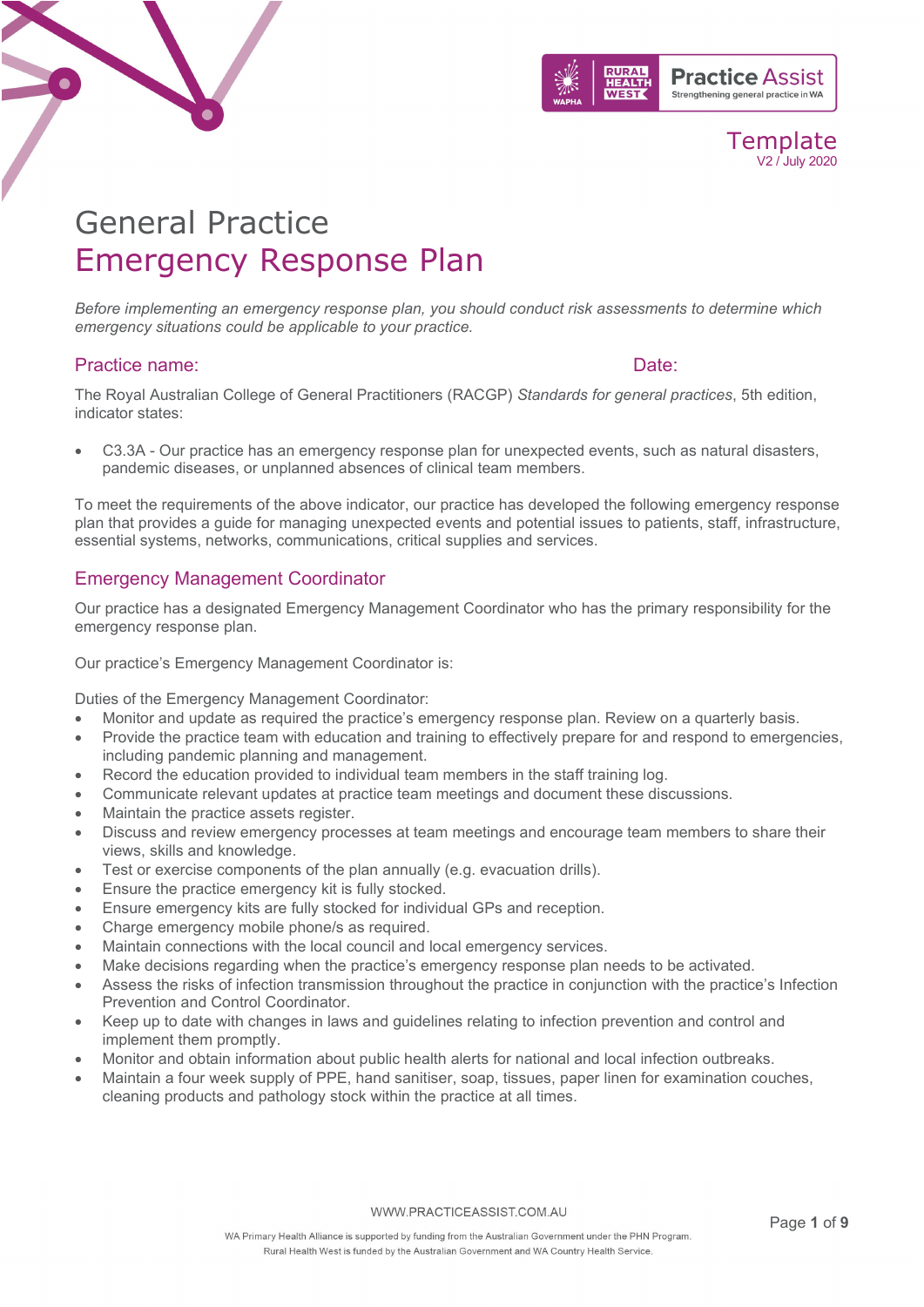



## Practice floor plan

Our practice has a comprehensive floor plan that highlights the location of the following emergency items/areas:

| <b>Emergency items/areas</b>        | <b>Location details</b> |
|-------------------------------------|-------------------------|
| Evacuation route                    |                         |
| A safe assembly point               |                         |
| Fire extinguisher/s                 |                         |
| The main shut-off valve for water   |                         |
| The main shut-off valve for gas     |                         |
| The electrical master switch        |                         |
| Heating/air-conditioning equipment  |                         |
| Hazardous material (e.g. chemicals) |                         |
| The emergency kit                   |                         |
| First aid equipment                 |                         |
| Outside water taps and hoses        |                         |
| Security and fire alarm systems     |                         |
| Underground or overhead power lines |                         |

## Emergency kit

Our practice has an emergency kit that is located:

The emergency kit is checked and updated every three months by the Emergency Management Coordinator. The emergency kit checklist is stored in the kit. Items must include the following:

| <b>Emergency kit equipment and supplies</b>        |                                                         |  |
|----------------------------------------------------|---------------------------------------------------------|--|
| <b>Disinfectant</b>                                | Battery-powered radio (including spare batteries)       |  |
| Detergent                                          | Torch/es (including spare batteries)                    |  |
| First aid kit/doctor's bag                         | Fully charged mobile phone and charger                  |  |
| Plastic and garbage bags                           | Fire extinguisher with instructions                     |  |
| Bottles of clean water                             | Personal protective equipment                           |  |
| Non-perishable food items                          | Small supply of office stationery                       |  |
| Medical certificate pad                            | Spare keys for premises, rooms, etc.                    |  |
| Prescription pad                                   | Copy of insurance policies                              |  |
| Backup data on USB or external drive (if relevant) | Latest stock and equipment inventory                    |  |
| Practice assets register                           | Contact lists (staff, suppliers and essential services) |  |
| Building site plan                                 | Hard copy of practice's emergency response plan         |  |
| Hard copy of practice's business continuity plan   |                                                         |  |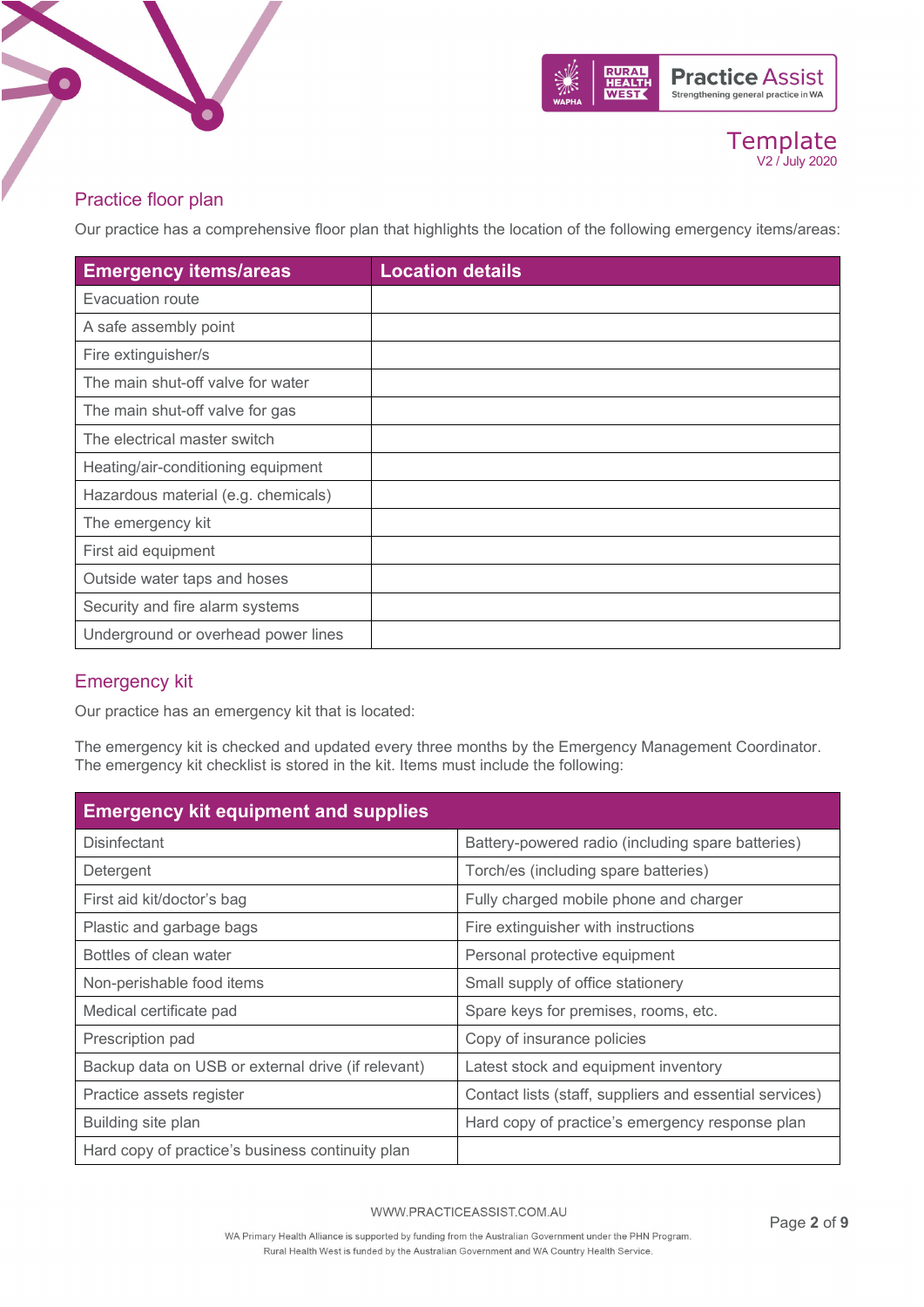



## Staff contact list

In case our practice needs to urgently contact staff members, a staff contact list is kept at reception and in the emergency kit. The staff contact list is regularly reviewed and updated.

## Key contact list

A key contact list is kept at reception, in the emergency kit and at the end of this emergency response plan, which includes the contact numbers of essential and emergency services, suppliers, health services and utilities.

The key contact list is reviewed and updated on a quarterly basis.

## Telephone faults

Our practice's telephone number/s:

Faults should be reported to our practice's telephone system provider:

While the fault is being rectified, redirect all calls to our practice's mobile phone number:

## Water supply issues

Our practice's water supplier:

The water shut-off valve within our practice is located:

The mains water shut-off valve external to our practice is located:

For internal plumbing emergencies, contact:

If our practice is without water:

- Portable toilets can be hired from:
- Antibacterial handwash and disposable gloves are located:
- Bottled drinking water is located:

## Gas supply issues

Our practice's gas provider:

In the event of a gas leak, shut off the valve located:

Then contact the gas provider to determine the issue and the estimated timeframe for repairs.

A decision should then be made as to whether the practice can safely remain open or if relocation to an alternative site will be required. See 'practice relocation sites' section below.

## Electricity issues and power outages

Our practice's electricity supplier:

Our practice's preferred electrician:

Before reporting a power outage, check the safety switch in the fuse box.

The electrical fuse box is located: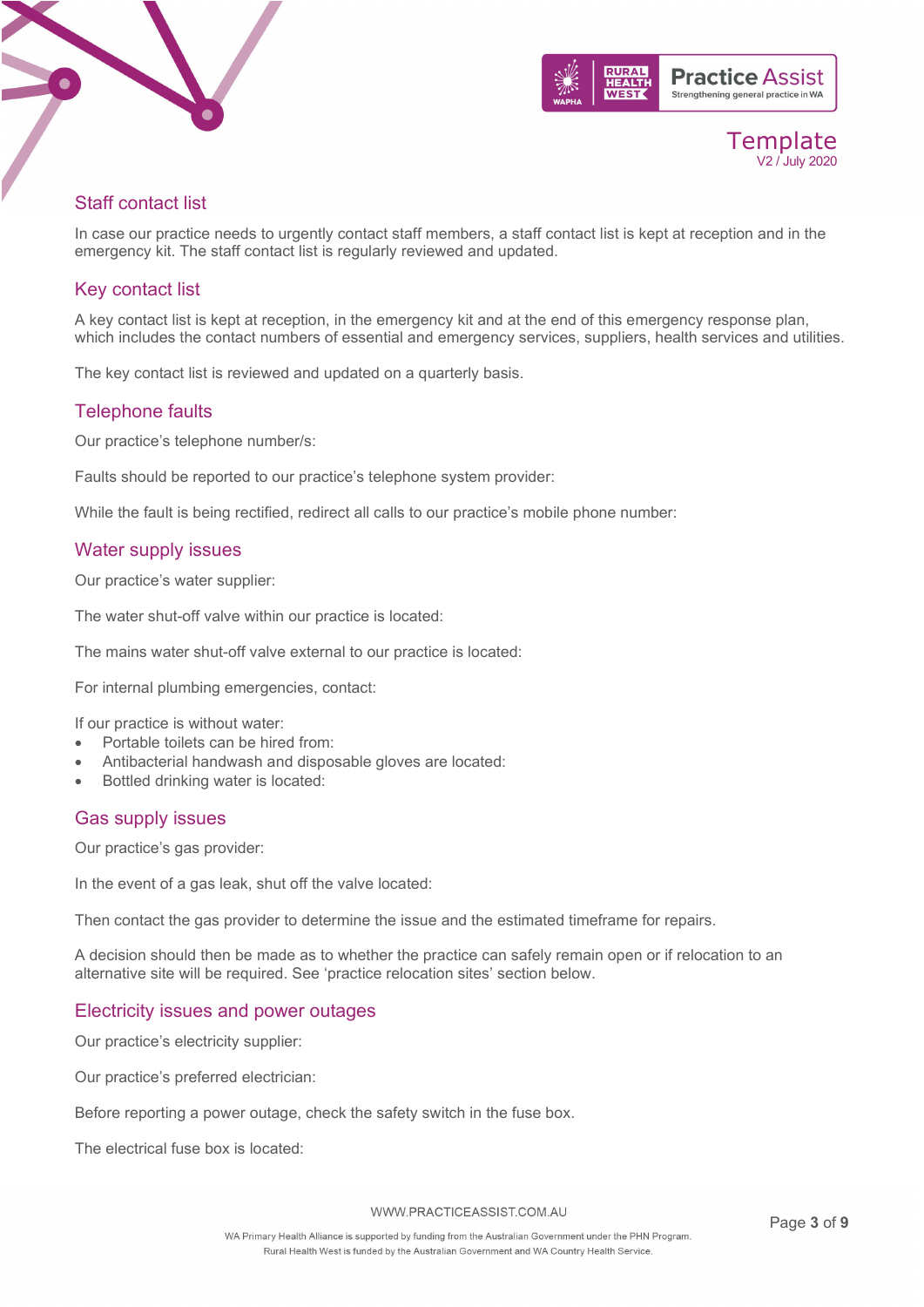



The emergency torch/es and spare batteries are located:

When reporting a power outage to our electricity supplier, request the estimated timeframe of the outage. A decision should then be made as to whether the practice can safely remain open or if relocation to an alternative site will be required. See 'practice relocation sites' section below.

The systems and appliances that will be affected during a power outage include:

- Lighting.
- IT system.
- Telephones.
- Heating/cooling equipment.
- Refrigerators.
- Diagnostic equipment.
- Alarm systems.

#### Power outages and vaccines

In the event of short-term power outages, our practice adheres to a vaccine potency policy for the effective management of vaccines which is located:

In the event of long-term power outages, our practice has an agreement to store vaccines at appropriate temperatures with:<br>(e.g. local pharmacy/hospital). (e.g. local pharmacy/hospital).

## Power outages and IT systems

In the event of a power outage, the clinical system server is protected by an uninterruptible power supply (UPS) with a battery life of approximately 15-20 minutes during which the server can be closed down and switched off without the risk of data corruption (if applicable).

Our practice's laptop computer can be used on battery power to call up the appointments list from the daily appointment backup.

All desktop computers and TVs should be switched off at the wall to protect them from a power surge when the power is restored.

#### IT system issues and crashes

Our practice has a business continuity plan that should be referred to for detailed information about managing IT-related disasters and disruptions.

In the event of IT system issues and crashes, report the situation and request the estimated timeframe for repairs from our practice's IT support provider:

Assess the impact of the situation and determine the next steps from the following list:

- Inform patients currently in the practice of the situation.
- Print out appointment lists from the most recent appointment backup, giving priority to patients already in the practice and patients with appointments in the next 30 minutes.
- Advise patients wanting to make a non-urgent appointment to call back (timeframe will be dependent on the information from IT support).
- Blank paper notes are kept in each GP's emergency kit. During consultations, medical staff need to record each patient's name, address and date of birth. Medical staff are responsible for entering their own data once the system is operational.
- Prescription pads are kept in each GP's emergency kit. All prescriptions must be copied and scanned into the patient's file once the system is operational.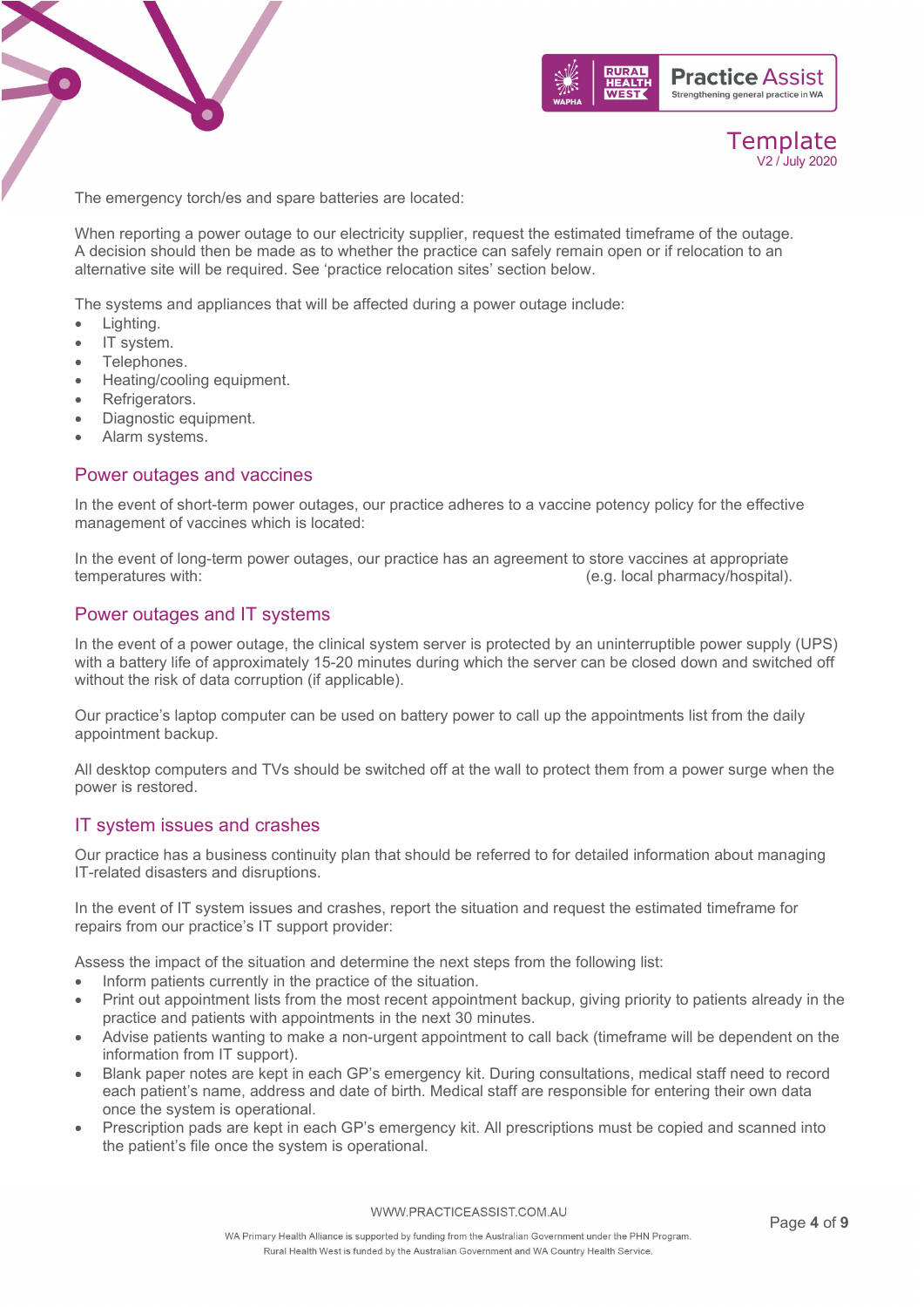WWW.PRACTICEASSIST.COM.AU

## • Practice letterheads are kept in the GP's emergency kit for urgent referral letters. All letters must be typed, copied and scanned into the patient's file once the system is operational. A formal letter will also be forwarded to the specialist/allied health provider.

• Message pads are kept in the emergency kit at reception. Reception staff need to record all urgent enquiries on a message pad with the date, time, patient's name, date of birth, address, telephone number and GP's name, before passing on to the relevant person.

## Server backup

Our practice has a business continuity plan that should be referred to for detailed information about managing IT-related disasters and disruptions.

Our practice conducts a server backup (e.g. daily/twice daily) to the (e.g. cloud, hard drive, offsite computer) stored at (location/address).

The person responsible for the server backup:

## **Fire**

The fire extinguisher is located:

The fire blanket is located:

In the event of the fire alarm sounding, the sound will be a (e.g. continuous siren/bell).

If the fire is small (e.g. in a wastepaper basket), use the fire extinguisher or fire blanket to extinguish the fire. Make sure you have a rear escape path in case the fire escalates. Observe the area after the fire is extinguished in case it reignites.

When to call out for support and ask someone else to call the fire service on 000:

- If the fire is larger than a wastepaper basket.
- If the fire spreads quickly beyond the point of origin.
- If the fire is not extinguished quickly (less than 30 seconds) or the extinguisher causes an adverse reaction.
- If the fire involves unknown fuels/chemicals

When containment of the fire is futile or dangerous:

- Close the door to help contain the fire.
- Evacuate patients and staff via the identified fire exits located:
- Direct patients and staff to the marshalling areas located:
- Call the fire service on 000 from outside of the building, if unable to do so safely within the practice.
- Don't go back into the building after it is evacuated.
- Conduct a head count of patients and staff in the marshalling areas.
- Wait outside the building to meet the fire service.

## Natural disasters

Our practice takes the following precautions to minimise risk in the event of natural disasters.

Fires/bushfires:

- Remove excess rubbish, leaves and litter from around the practice.
- Remove any flammable materials such as paint from the premises.
- Regularly clear the gutters surrounding the practice.
- Regularly mow the grass surrounding the practice and remove all trimmings.



Template V2 / July 2020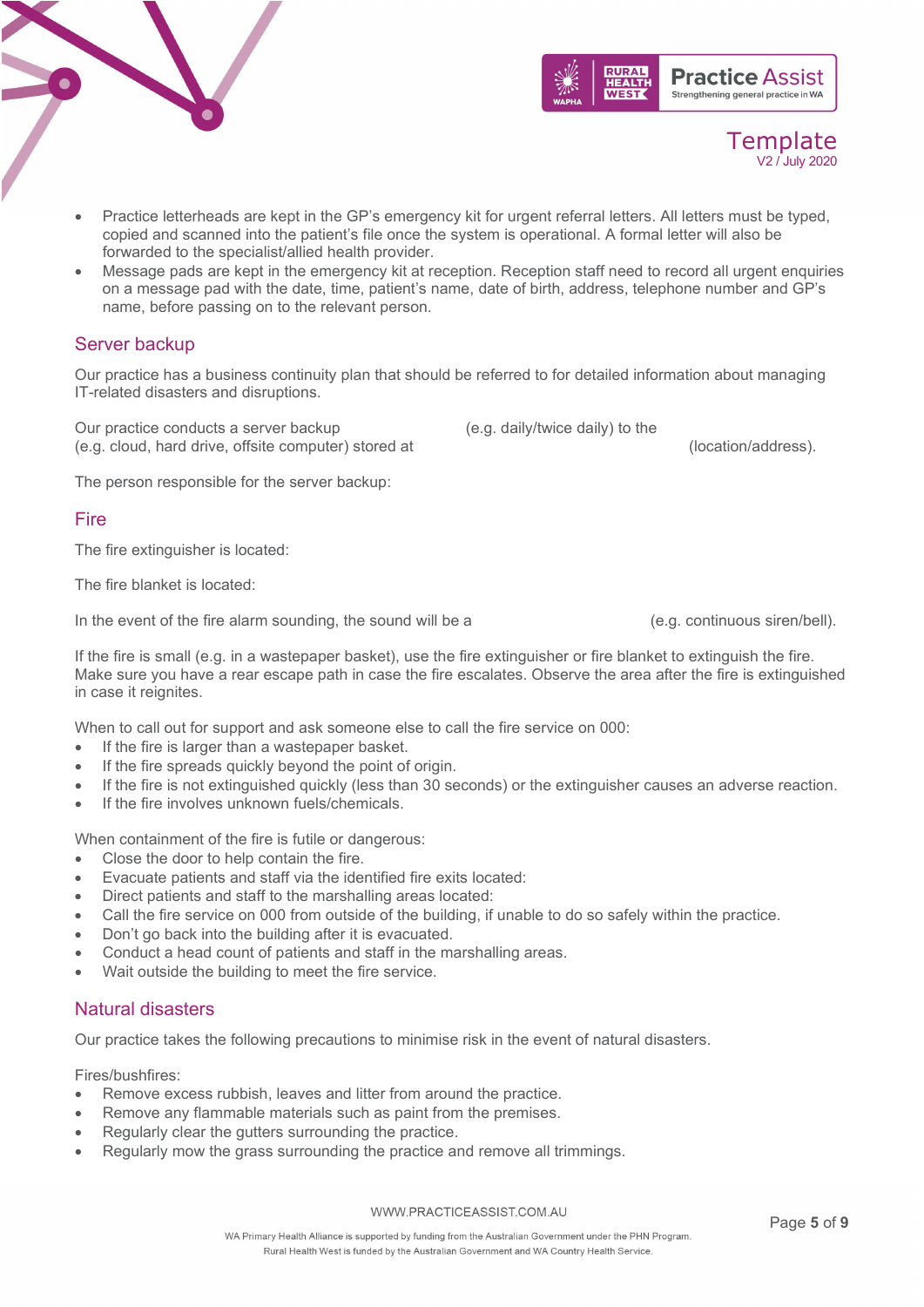





- Ensure the building is clear from overhanging branches and remove cut branches.
- Ensure there is a wide firebreak around the practice (if applicable).

#### Storms/cyclones:

- Check that the practice's infrastructure is in sound condition.
- Regularly maintain the roof and eaves.
- Fix all loose gutters around the practice.
- Fit all windows with shutters or metal screens for added protection during high winds.
- Heavily tape windows shut during high winds, storms and cyclones.

#### Earthquakes:

- Remove heavy objects from shelves or store them on lower shelves.
- Secure or fasten heavy equipment to a fixed surface or wall (e.g. television in waiting room).
- Secure all wall-mounted objects (e.g. whiteboards/clocks).
- Ensure all power boards are being used appropriately and are not overloaded.
- Secure and fasten large, expensive medical equipment to a fixed surface or wall.

#### Floods:

- Identify all indoor items that need to be raised off the floor.
- Relocate all power points above previous flood levels.
- Secure any objects in the practice that are likely to float.
- Utilise flood-proofing equipment (e.g. sandbags) if needed.
- A supply of sandbags is located:

## During an incident

In the event of an incident at our practice, regardless of the type of incident:

- Evacuate the building or secure the building with people inside (as appropriate to the situation).
- Establish whether anyone has been hurt and provide medical attention.
- Call the appropriate emergency services immediately.
- Position a staff member at the front door to restrict access so people cannot enter/leave the building unless it has been established that it is safe to do so.

## Theft or criminal activity

In the event of theft or criminal activity at our practice:

- Immediately restrict access to the area and advise that nothing be touched, moved or disturbed.
- Contact the police, ascertain the estimated timeframe for response and request special directions, such as identifying what is missing and/or damaged and what can or cannot be touched.

In the case of IT theft, report the situation to IT support and the clinical system supplier and establish the estimated timeframe for a replacement item or restoration of the system.

## Practice relocation sites

In the event of our practice building becoming damaged or unsafe, we have identified the following relocation sites to operate from:

The Practice Manager will contact Services Australia to determine if the practice can continue with the current Medicare provider numbers or if temporary provider numbers are needed.

In addition, GPs will need to contact their indemnity organisations to ensure they are adequately covered whilst in the temporary location.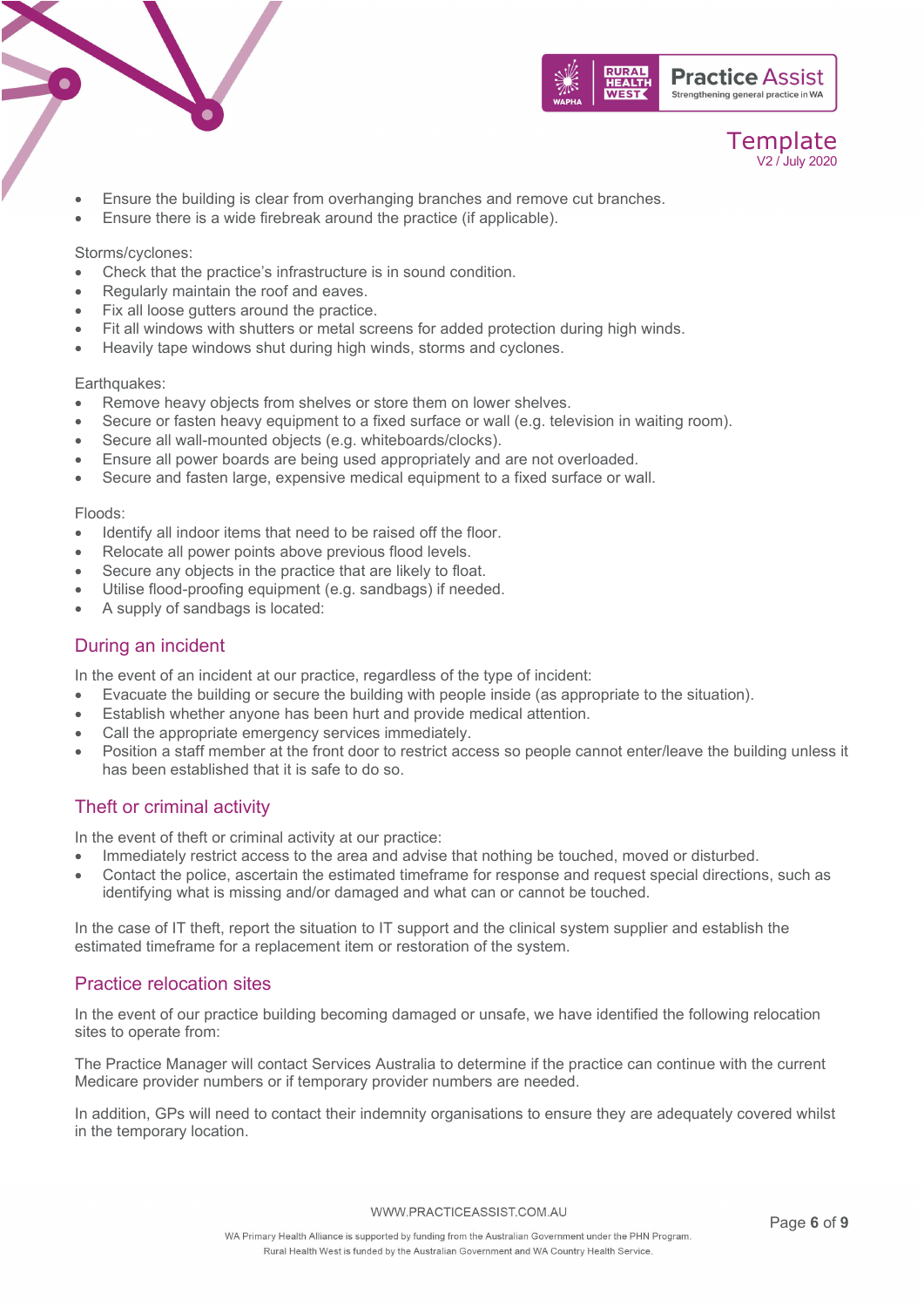



## Violence

In the event of violence at our practice:

- Administer medical attention to injured people and move them away from danger if possible. Do not remain with incapacitated/injured people unless it is absolutely safe to do so.
- Run yourself and others to safety if it is safe to do so.
- If it is not safe to run to safety, hide and barricade yourself and others. Place mobile phones on silent mode and stay quiet.
- Call the emergency services via 000 when it is safe to do so.

If a violent perpetrator is in the building, do not put yourself or anyone else in danger by approaching or attempting to communicate with the perpetrator.

## Unplanned and short-term staff absences

Our practice will attempt to cover unplanned and short-term staff absences by offering extra shifts to available internal staff.

If staff are not available to cover the absences, contact the following locum or recruitment agencies:

Our practice has mutual aid arrangements with the below practices:

- Replacement GPs:
- Replacement nursing staff:
- Replacement administration and management staff:

## Critical stock shortages

In the event of critical stock shortages, our practice has mutual aid arrangements with other practices including:

Our practice will liaise with our Primary Health Network (PHN) for guidance regarding critical stock shortages.

## Pandemic diseases

Our practice has a Pandemic Coordinator who is responsible for infection prevention and control. This position is held by the Infection Prevention and Control Coordinator.

In the event of an outbreak that affects or has the potential to affect a large number of people simultaneously, our practice will implement the following protocols:

- Assign a pandemic leader who will be responsible for the overall management of the practice's response throughout the crisis and provide direction regarding modifications to day-to-day operations, staffing issues, and clinical policies and procedures.
- Schedule and conduct a meeting for all staff to brief them on the situation and confirm key roles and responsibilities. This meeting will also reinforce the importance of the practice's infection prevention and control policies and procedures and conduct refresher training.
- Check the status of staff immunisation and offer vaccinations that are appropriate to specific roles.
- Check the status and order supplies of PPE, tissues, hand sanitisers, pathology stock and other clinical and non-clinical equipment stockpiles.
- Confirm staff availability to ensure adequate staffing levels and determine if any staff will be unable to work due to their risk profile (e.g. pregnancy, immunosuppression etc.).
- Establish a list of potentially vulnerable patients that may need to be contacted for preventive measures (e.g. vaccinations) and ongoing management. Consider Telehealth consultations for these patients.
- Access up to date information from government bodies and provide daily updates to staff.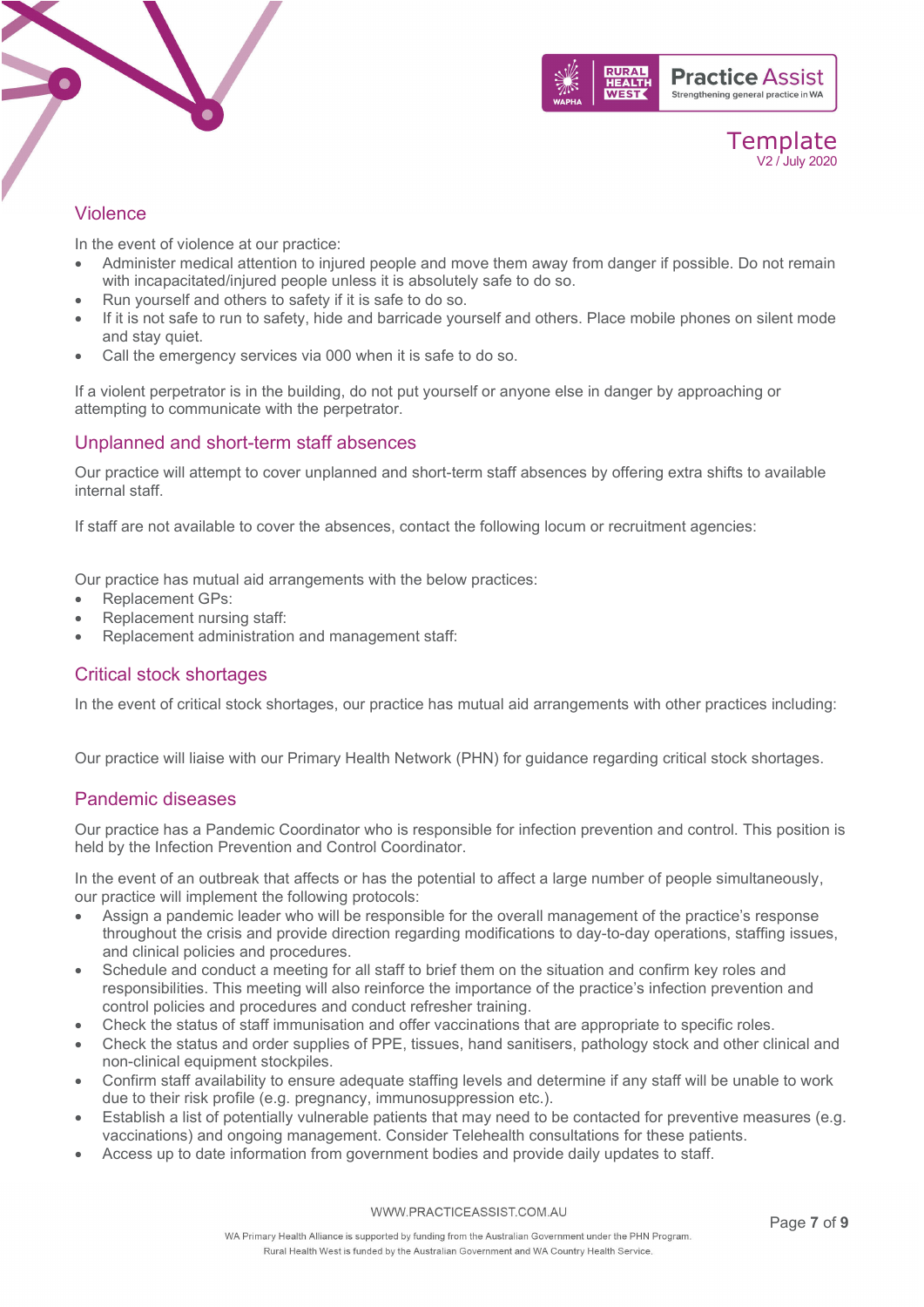

- Consider services that could be postponed for non-essential/routine procedures and consultations.
- Consider designated times for routine consultations (e.g. mornings).
- Ensure the practice's key contact list of suppliers and service providers is up to date and easily accessible.
- Utilise HealthPathways WA for up to date management of the illness and ensure all medical staff have access.
- If appropriate, support social distancing by ensuring chairs in the waiting room and consultation rooms are suitably spaced.
- Ensure information on prevention and management of the disease is available for patients.
- Consider developing a fact sheet for patients outlining infection prevention and control strategies and management of the illness (e.g. cough etiquette and hand hygiene).
- Ensure consistent communication of key messages:
	- Update phone message.
	- Update website.
	- Adapt online appointments.
	- Review SMS messaging protocols and standard messages.
	- Update social media with useful patient information.
- Consider e-consultations, e-prescribing, and e-referrals where appropriate.
- Implement appropriate triaging determined by the contagiousness and ferocity of the illness. Routine triaging:
	- Ask patients seeking an appointment if they have symptoms consistent with the illness.
	- On arrival at the practice, provide potentially ill patients with a face mask and ensure it is worn correctly, and provide access to tissues and hand sanitiser.
	- Socially distance (or segregate) potentially ill patients from others.
	- Provide patients with an information fact sheet.

Alternative triaging:

- Advise patients to call reception when they arrive in the carpark and wait in their car. If patients are not arriving by car, an alternative isolation arrangement needs to be in place.
- Reception staff will phone patients waiting in their car when the doctor is ready to see them.
- Reception staff, wearing appropriate PPE, will meet patients at the clinic entrance. Before the patients enter the practice, staff will provide them with a face mask and ensure it is worn correctly.
- Reception staff will open and close the door for patients and escort them directly to the room allocated.
- Advise patients to leave the building without stopping at reception, take their mask with them and settle the account over the phone.
- After each patient leaves, reception staff will clean the handles of the front door and the room used with detergent/disinfectant and wipe dry.
- Dispose of gloves and mask in regular rubbish.
- In the recovery stage, undertake operational debriefing sessions and incorporate learnings for future responses into this plan.

## Important contact details

| Police – life threatening or dangerous                      | 000 |
|-------------------------------------------------------------|-----|
| Police – non-life threatening                               |     |
| Water Corporation - faults, emergencies and security        |     |
| Western Power - faults, emergencies and power interruptions |     |
| Horizon Power – emergency or supply interruptions           |     |
| Alinta Energy – electricity and gas emergencies and faults  |     |
| Telstra – business customers (faults)                       |     |
| <b>Poison Information Centre</b>                            |     |